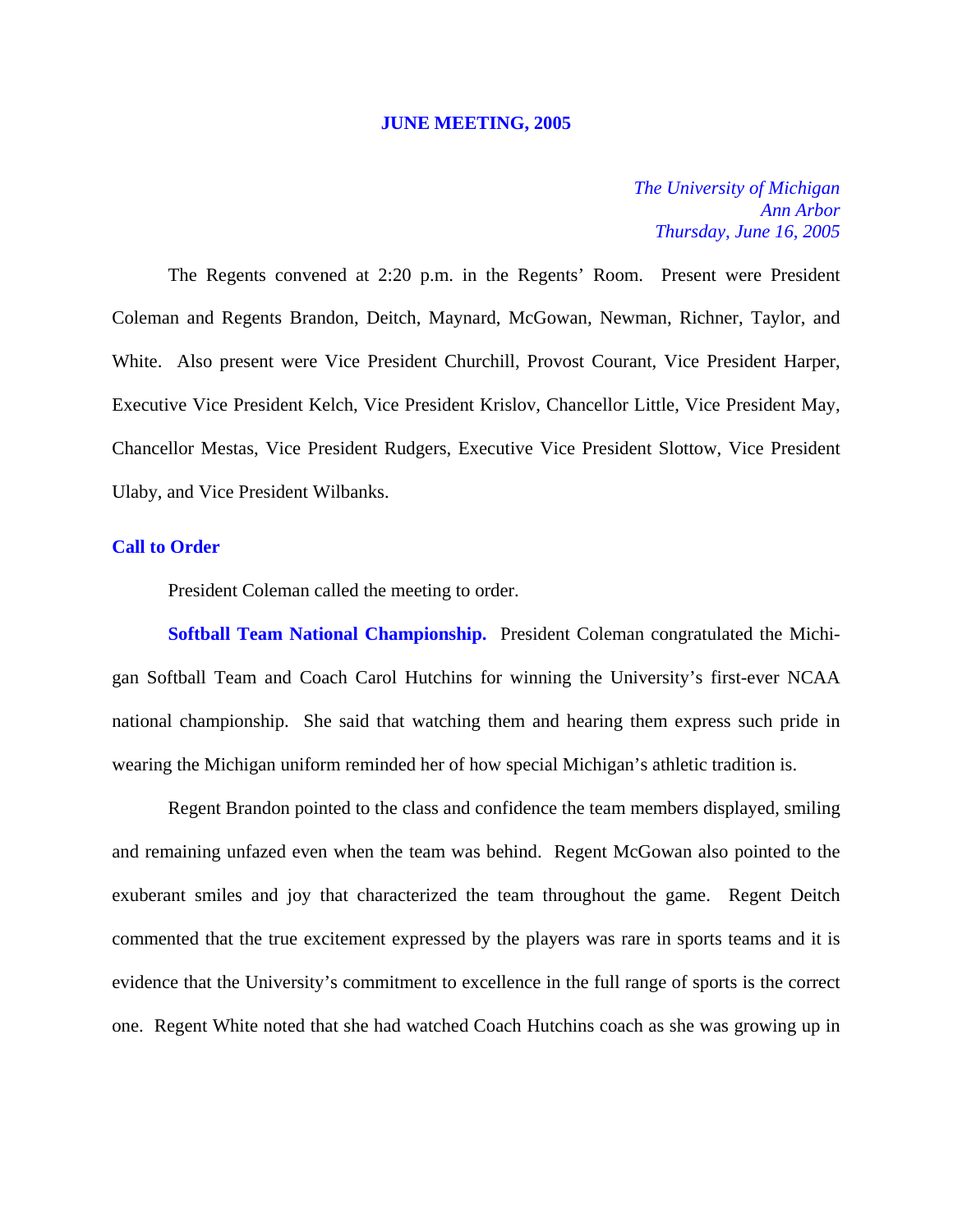Ann Arbor, and since then, the program has undergone an amazing transformation under her leadership. The other Regents also expressed pride in the team's accomplishments.

President Coleman noted that the Regents would officially honor the team at the September meeting.

President Coleman commented on the Health System master plan to be presented at this meeting. She also announced that she would be leaving the next day for China, leading a University of Michigan delegation to Beijing and Shanghai. The trip has two goals: establishing more academic ties with leading Chinese universities, and extending Michigan's many longstanding relationships in China. She also took note of the successful launch of Spark, the new public/private coalition of which the University is a part, whose purpose is to encourage regional economic development.

#### **Committee Reports**

**Finance, Audit and Investment Committee.** Regent Brandon reported that the committee had met with University of Michigan Hospitals and Health System leaders to review the Fiscal Year 2006 budget. He congratulated Dr. Kelch, UMHHC chief financial officer Doug Strong, Larry Warren, UMHHC executive director, and other leaders for being on target to achieve an operating margin in excess of 5% for Fiscal Year 2005.

The committee also reviewed the Athletics Department budget for FY2006, in conjunction with Bill Martin, athletic director, and Jason Winters, the department's chief financial officer. Overall, he reported that the committee was pleased with the department's continued progress and for Mr. Martin's continued commitment to ensure the availability of sufficient resources to address all of the department's needs.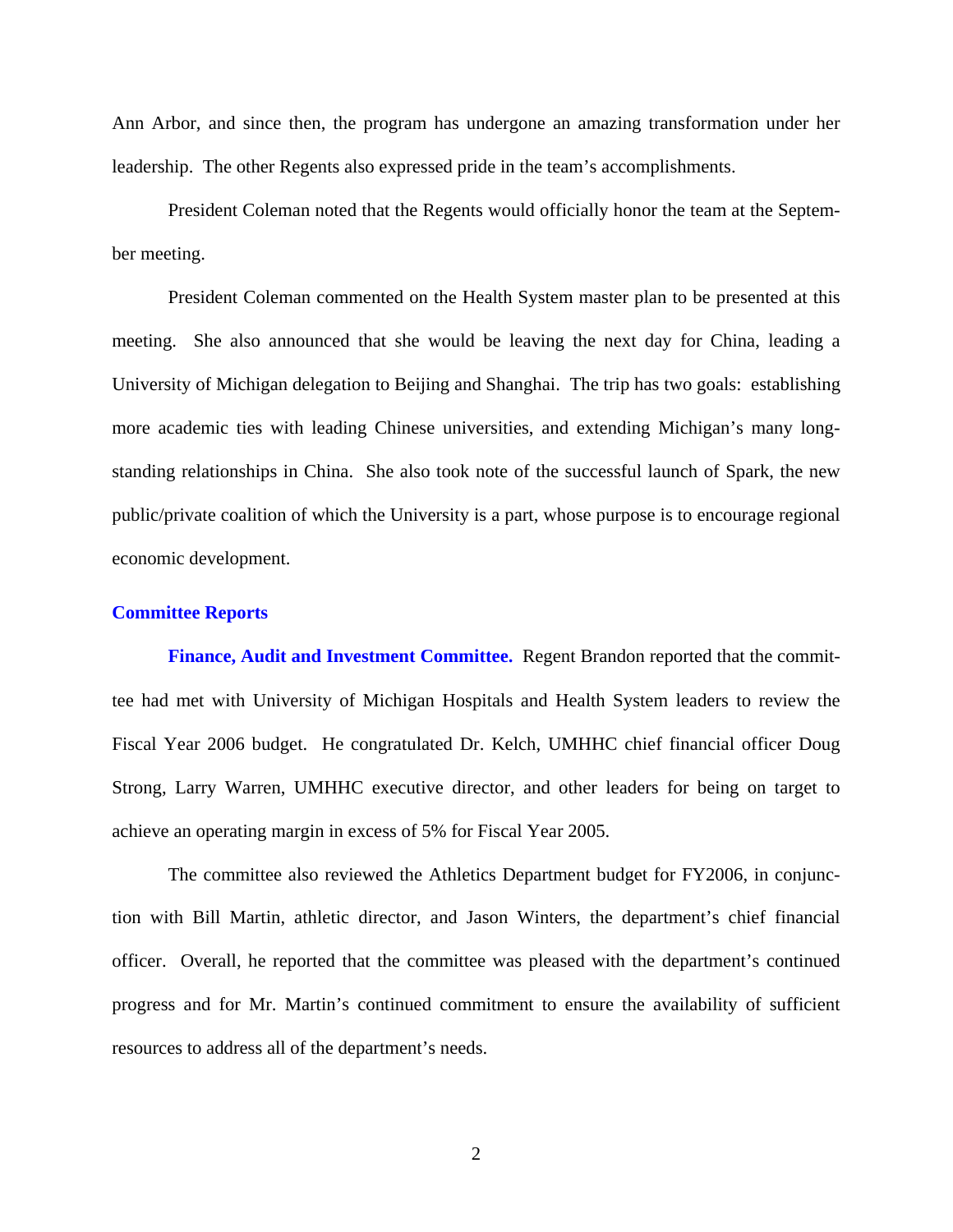**Personnel, Compensation and Governance Committee.** Regent Maynard reported that the committee had conducted its first annual meeting with the chairs of each campus's Committee on the Economic Status of the Faculty. The ability to have a dialog and ask questions had afforded the committee an appreciation of the issues of concern to the faculty of each of the three campuses. Regent Maynard noted that the committee chairs would be presenting summaries of their written reports later in the meeting

### **University of Michigan Health System Master Plan**

Executive Vice President Slottow commented that the master plan had been developed through the cooperative efforts of staff in the Health System and in the office of the associate vice president for facilities and operations. He noted that long term land use planning must be done prior to consideration of major building projects. The development of a master plan assures the responsible and efficient use of land over a long period of time, reduces the pressure for land acquisition, and encourages responsible environmental stewardship over existing land holdings.

Executive Vice President Kelch commented that when he assumed his position he felt that a comprehensive, cohesive master plan was needed for the medical campuses, one that would balance the demand for clinical, research, and educational facilities, and promote excellence in all three areas. The master plan, based on the strategic plan for the Health System, was developed by a large, interdisciplinary group to address how resources can best be utilized for the long term.

One of the basic principles the plan addresses is growth and investment. He noted that the Health System plans to grow and to invest its productivity gains back into the health system. He noted that the demand for the Health System's services is growing and this trend is expected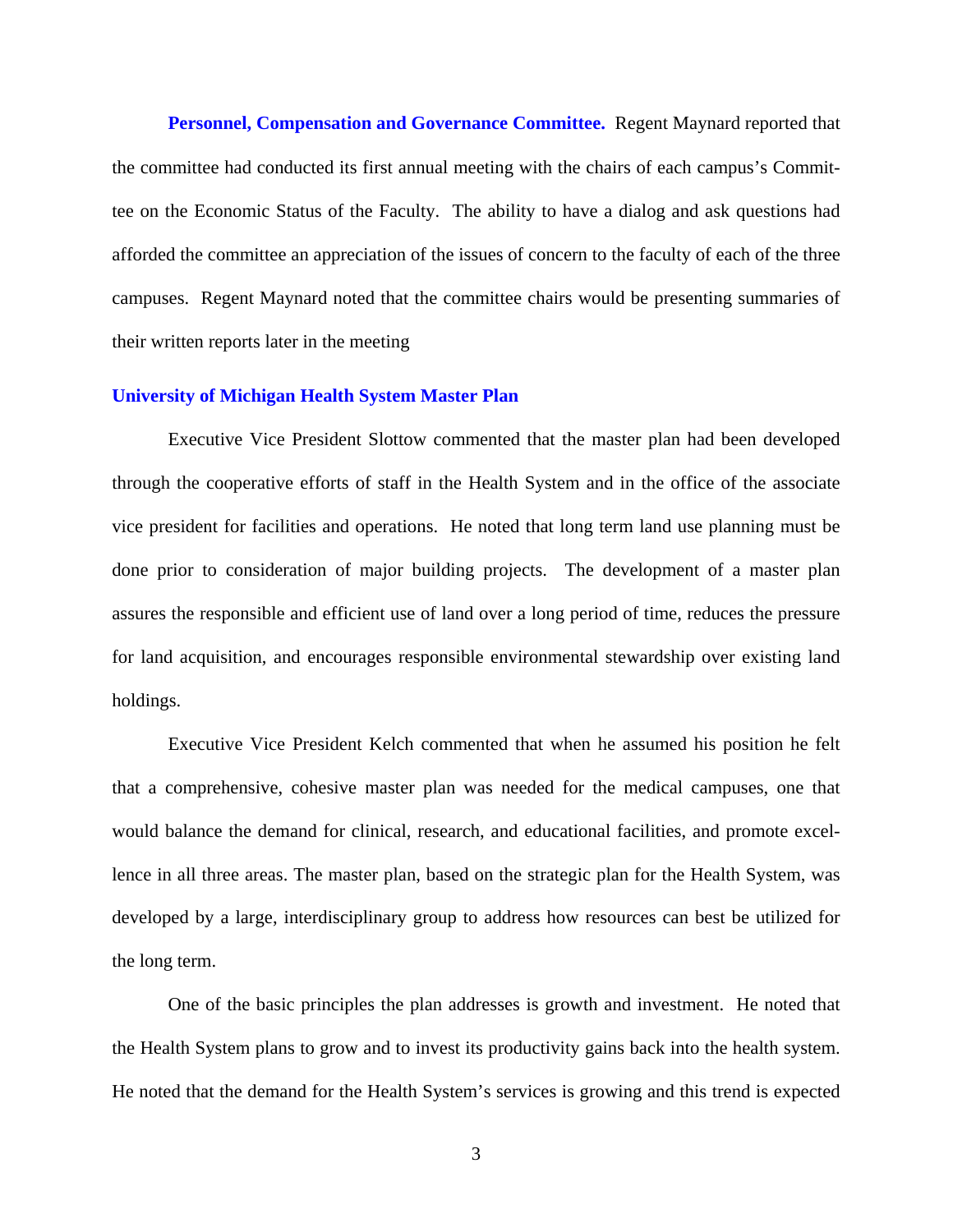to continue for the foreseeable future. The master plan will serve as a long-term guide (at least 15 years into the future) for decision-making about how to best utilize the medical campus resources.

Ms. Sue Gott, University Planner, gave a presentation on the Medical Center and East Medical Campus Master Plan Update. She noted that the plan uses a variety of strategies for promoting improved mobility; it promotes increased density for both new development and redevelopment of existing land and is capable of providing an additional 3.1-3.2 million gross square feet of new space; it reaffirms the University's commitment to environmental stewardship; and it encourages a regional approach to utilities planning.

Ms. Gott commented that the plan provides flexibility, fosters collaboration and connectivity among all of the campuses, will create a pleasing environment, and recommends the best uses for each available site. She displayed an image of existing functional use zones and proposed zones for educational and administrative use, clinical areas, research zones, and parking areas. The master plan includes mixed use opportunities.

Ms. Gott described the overall vision for the entire medical center campus, including land use, pedestrian systems, vehicular systems, open spaces, and utilities. The vehicular system vision includes a shift in emphasis to transit stations, especially for staff. She pointed out that the plan calls for redevelopment of a portion of the western side of the core campus, which would require demolition of the Kresge complex over time. This would provide for an additional 300,000-400,000 gross square feet beyond what currently exists in this complex.

Ms. Gott called attention to the plan's introduction of transit centers, which would offer important pedestrian amenities and enhanced services provided by medical center shuttles, the University bus system, and the M-Ride program.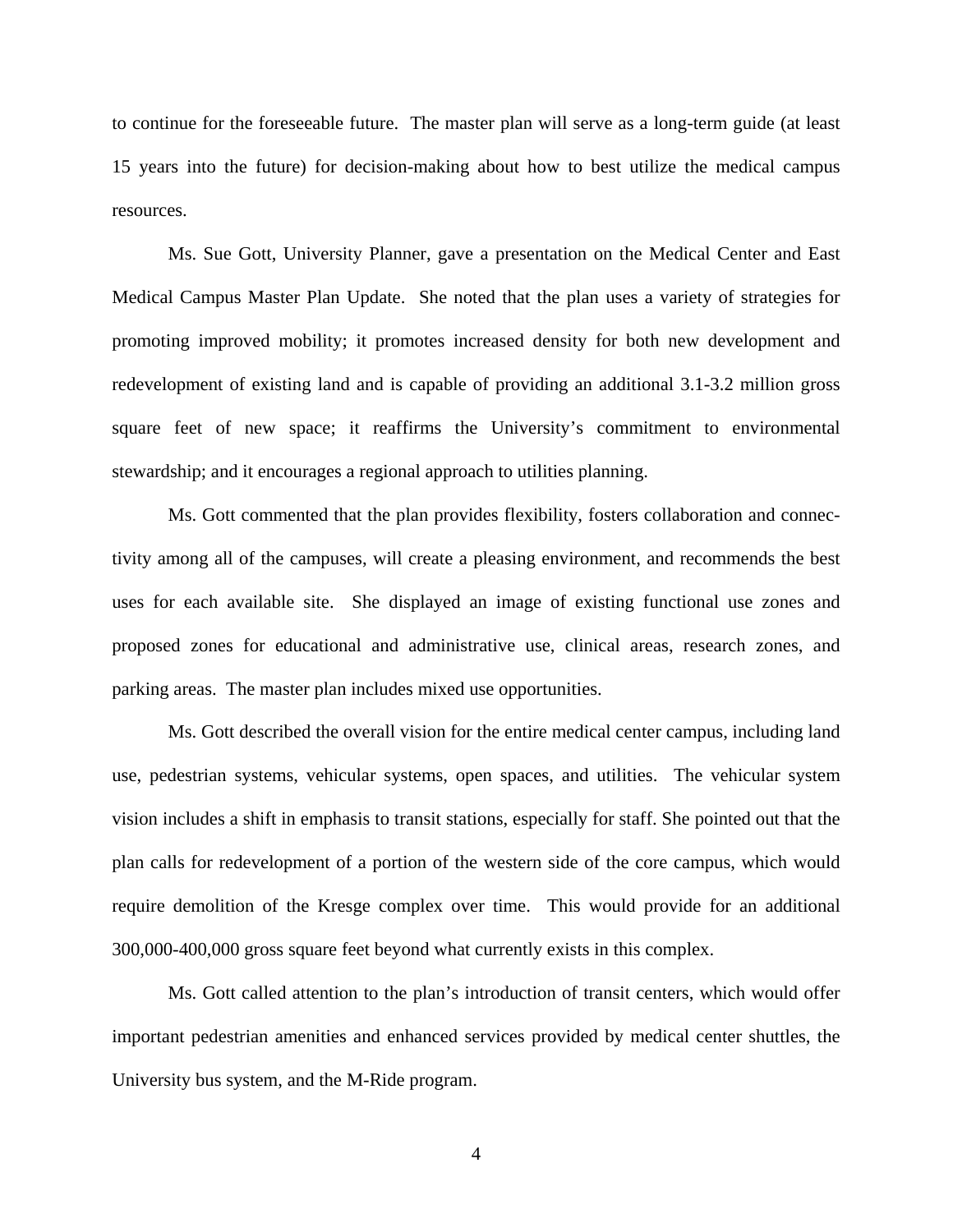One of the important aspects of the plan is to strengthen and enhance the linkage between the Medical Center core and the Wall Street district. Ms. Gott described the vision and development plan for the Wall Street district, which is meant to strengthen the connections between the neighborhood, Lower Town, and Riverside Park. The plan also identifies opportunities to strengthen pedestrian amenities.

The plan identifies development zones for two potential parking structures which could provide 1,000-1,200 parking spaces, the majority of which are intended for patients and visitors in the Wall Street district. A third transit center for transporting people between and within the medical and central campuses would also be provided.

Ms. Gott next described the vision and development plan for the East Medical Campus, which would involve integrating the campus into the park-like setting of the property and strengthening environmental stewardship by taking advantage of the wetlands and woodlands. The plan identifies 700,000-800,000 gross square feet of additional development zones and opportunities for about 3,000 new parking spaces. The plan shows opportunities for regional storm water retention, and pedestrian trails and boardwalks.

In summary, Ms. Gott reported that the plan promotes enhanced mobility, helps to increase density for new development and redevelopment, emphasizes the University's commitment to environmental stewardship, and encourages regional utilities planning. It was noted that the master plan is intended to cover a period of about 15 years, although it will be revisited periodically during that time.

# **CESF Report - Ann Arbor Campus**

Professor Fred Askari reviewed the major components of the CESF report. He noted that CESF applauds the president's initiative to expand childcare options on campus. He pointed out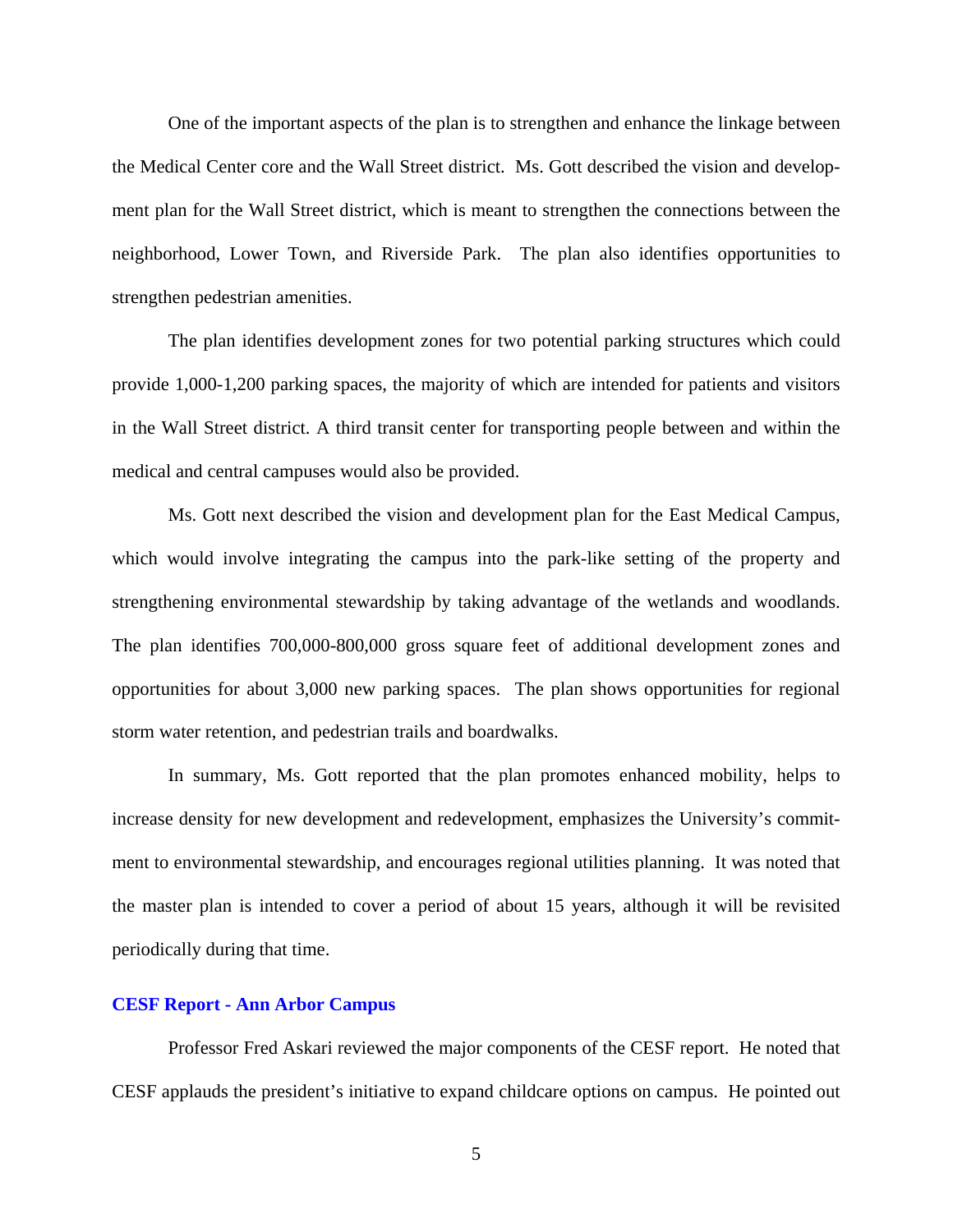that the committee is proposing establishment of competitive tuition scholarships for faculty children. He expressed concerns about the University's continuing ability to provide health benefits for retirees, and expressed faculty concern about the funding mechanism used for these benefits. He called attention to faculty compensation issues, including the need for growth in faculty compensation; wage compression; the need for transparent pay; optimal and equitable pay; and the adoption of compensation guidelines.

#### **CESF Report - Dearborn Campus**

Professor James Gruber reported that salaries are the primary concern for faculty on the Dearborn campus. While assistant professor salaries are generally competitive, salaries for associate and full professors are subject to compression since there are few salary increases for faculty after they are initially hired. This salary stagnation is encouraging some of the best faculty to go elsewhere after a few years, and creates a situation in which long-term tenured faculty who remain are becoming discouraged and demoralized. He reported that the cost for rectifying this situation would be about \$600,000.

### **CESF Report - Flint Campus**

Mr. Vince Prygoski reported that the committee had focused on four issues: the effect that inflation has had on faculty salaries; salary compression; how UM-Flint faculty salaries compare with those at peer institutions; and the continuing effect of the lack of a salary increase in 2003-04.

## **Regents' Resolution in Honor of Fawwaz Ulaby**

Regent Taylor called Vice President Ulaby to the podium and read the following resolution: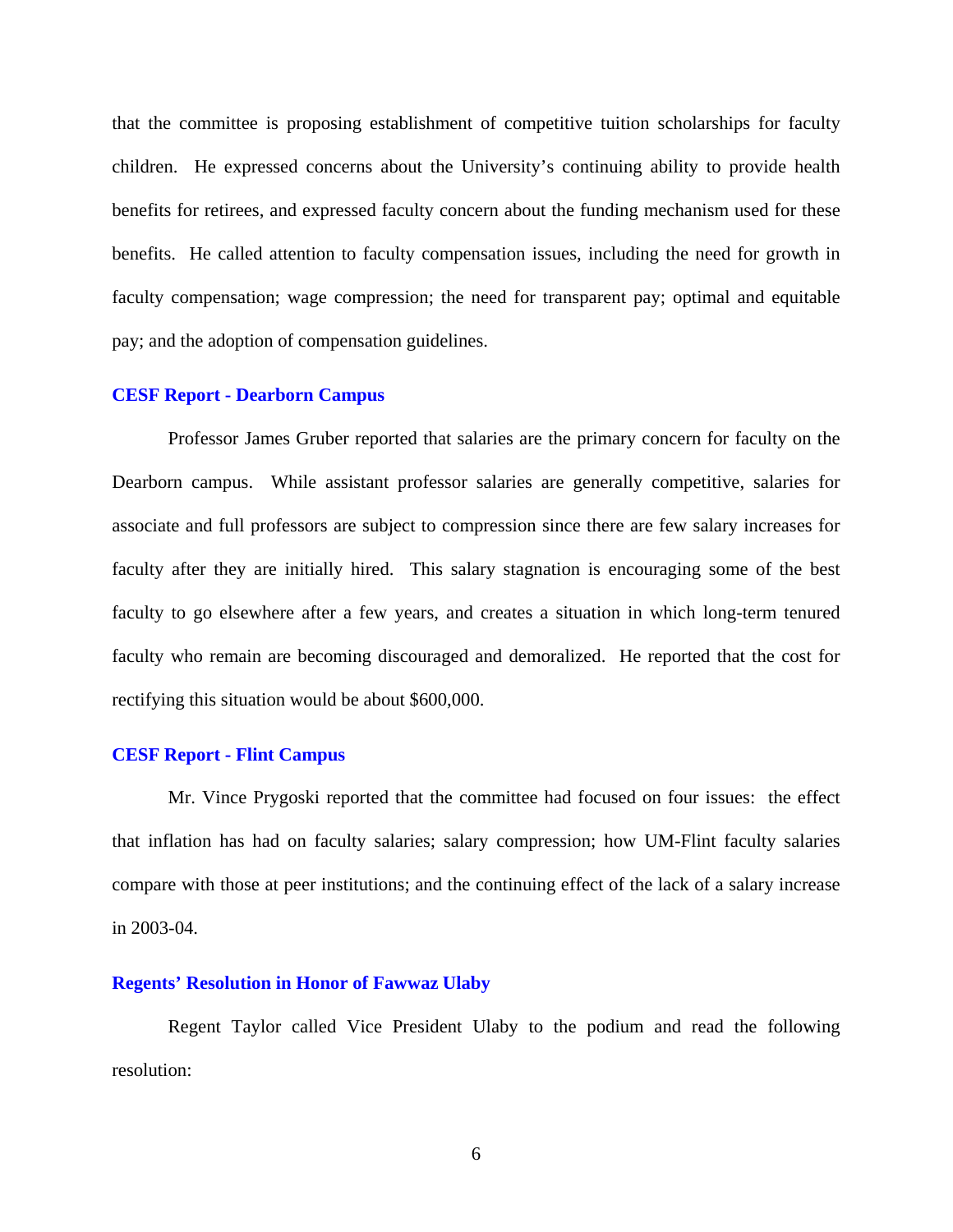#### *Regents' Resolution*

*The Regents of the University of Michigan salute and express their appreciation to Fawwaz T. Ulaby, vice president for research, as he completes his administrative duties on August 31, 2005, to focus full-time on scholarly pursuits.* 

*Vice President Ulaby has provided outstanding and effective leadership for the University of Michigan's research enterprise, which consistently ranks among the top of the nation's research universities. During his nearly seven-year tenure as vice president, the University's research expenditures nearly doubled, from about \$400 million in 1998 to nearly \$800 million in 2005. In an era of increasing federal regulation involving the conduct of research, Vice President Ulaby spearheaded the development of a research compliance infrastructure for the campus that has become a model for other institutions. He established campus-wide research initiatives in geosciences, material sciences, humanities, music technology, nanoscience and engineering, and Great Lakes environmental sciences, and served as the driving force in forging a new era of cooperation and joint research efforts with Michigan State University and Wayne State University.*

*Under Vice President Ulaby's stewardship, the University's technology transfer operation has been transformed into one of the top five such university entities in the country. He played the role of chief architect in creating, developing and launching Ann Arbor Spark, a new enterprise focused on stimulating the economy of the Ann Arbor region through technology innovation.*

*While serving as vice president for research, Vice President Ulaby continued in his faculty role, serving as Ph.D. thesis advisor to 9 students, which raised the total number of graduate students he has supervised over his academic career to an astonishing 115. One of his 9 books, an undergraduate textbook on electromagnetics, is now the leading textbook in its subject matter, used at some 150 institutions around the globe.* 

*With respect and gratitude, the Regents commend Fawwaz T. Ulaby for his exemplary service as vice president for research and look forward to his continued contributions as a scholar and adviser.*

A round of applause followed, after which Vice President Ulaby responded, giving an overview of his experiences since arriving in the United States as a foreign graduate student at the University of Texas. He recounted his ensuing academic career at other U.S. Institutions, culminating in his 21 years at the University of Michigan.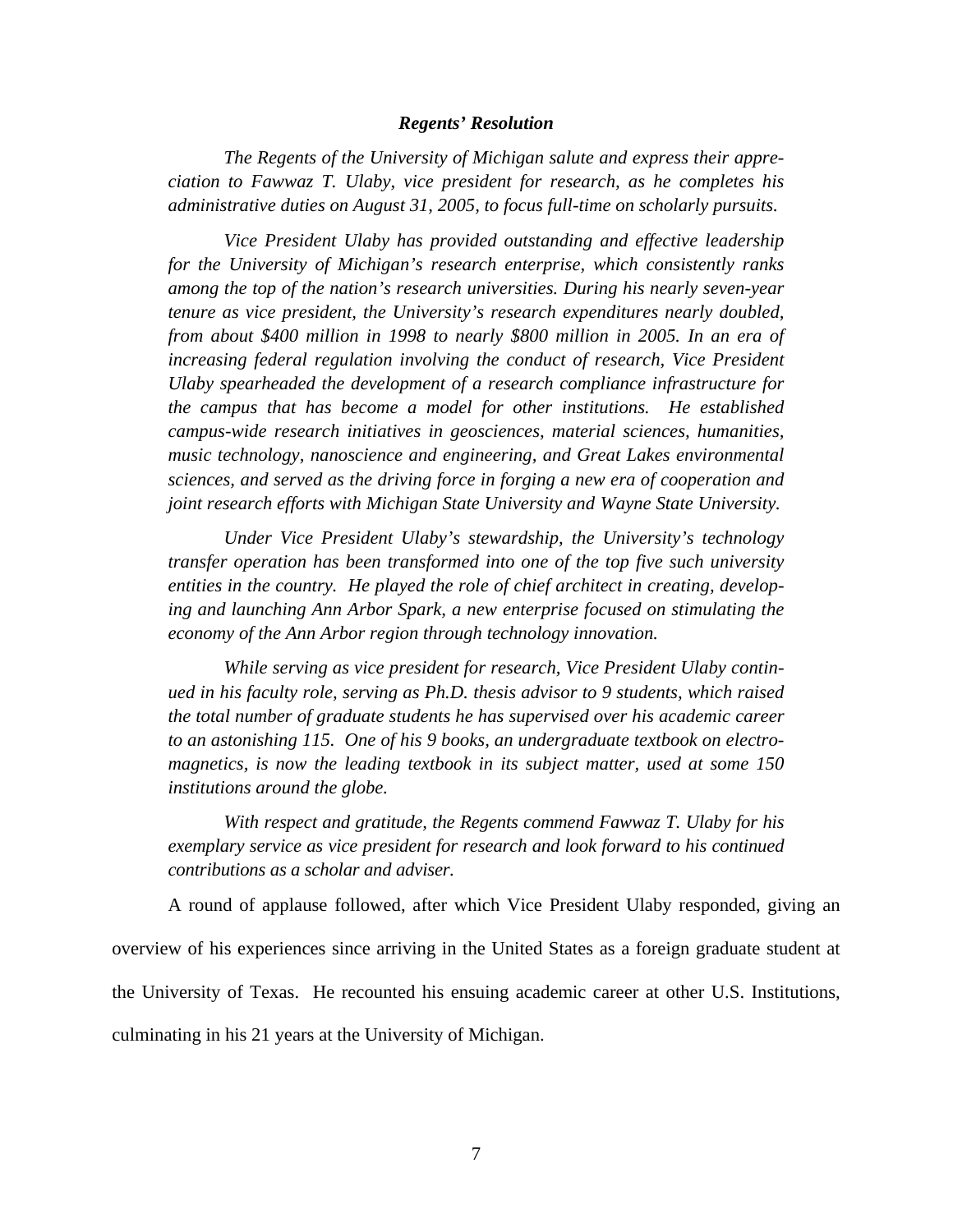A round of applause followed. Regent Taylor commented that in addition to his academic roles and responsibilities, Vice President Ulaby is a major presence among the Arab-American community in southeastern Michigan.

The Regents then turned to the remainder of the consent agenda.

# **Consent Agenda**

**Minutes.** Vice President Churchill submitted for approval the minutes of the meeting of May 19, 2005.

**Reports.** Executive Vice President Slottow submitted the Investment Report, the Plant Extension Report, and the Human Resources and Affirmative Action Report.

**Litigation Report.** Vice President Krislov submitted the Litigation Report.

**Research Report.** Vice President Ulaby submitted the report of projects established, May 1-May 31, 2005.

**University of Michigan Health System.** Executive Vice President Kelch had no additional report.

**Division of Student Affairs.** Vice President Harper announced that the University had received a federal grant of nearly \$100,000 to support alcohol education efforts.

**University of Michigan-Dearborn.** Chancellor Little highlighted the recommended appointment of Paul N. Zionts as dean of the School of Education. He also described the Jimmy and Roslyn Carter Award Ceremony that would be taking place on the Dearborn campus. The award recognizes collaboration between a university group and a community group.

**University of Michigan-Flint.** Chancellor Mestas thanked the UM-Flint Committee on the Economic Status of the Faculty for their efforts in highlighting faculty salary concerns on the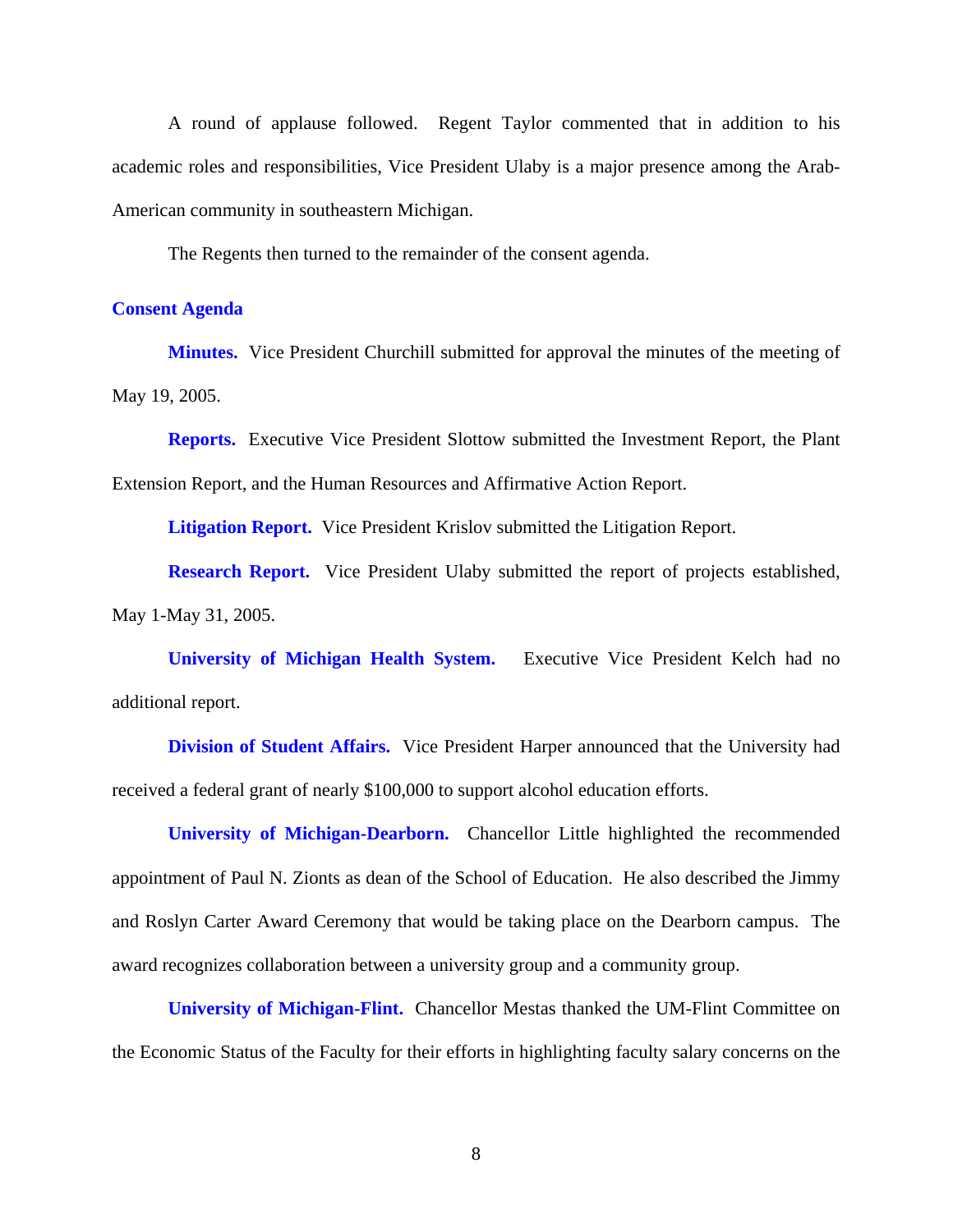Flint campus. He noted that he shared the concerns that had been expressed in the report, especially in the area of salary compression.

**Michigan Student Assembly Report.** Jesse Levine, president of MSA, distributed a report on MSA financial priorities for 2005-06.

Mr. Levine reported that MSA had passed a resolution that supports including "gender identity or gender expression" in the nondiscrimination section of the Regents' Bylaws.

Mr. Levine noted that MSA's financial priorities include support of a fee increase to fund a Student Legal Services housing attorney, provide additional funding for student organizations, and to fund a Student Legal Services immigration attorney. He reported that MSA had recently upgraded its financial accounting system to ensure a high degree of accountability in its funding distribution methods. He gave descriptions and rationales of each funding priority and reported that in winter of 2005 students had approved a referendum supporting increased student fees for student organizations.

**Voluntary Support.** Vice President May submitted the Report of Voluntary Support for April 2005. He reported that private support is up and it appears that this will be a record year for voluntary support.

**Personnel Actions/Personnel Reports.** Provost Courant submitted a number of personnel actions and personnel reports.

**Retirement Memoirs.** Vice President Churchill submitted memoirs for 9 retiring faculty members.

**Memorials.** Vice President Churchill reported the death of Stella Raudenbush, a faculty member in the School of Education. Provost Courant commented on how shocked her colleagues were by Ms. Raudenbush's death and noted that this was an extraordinary loss.

9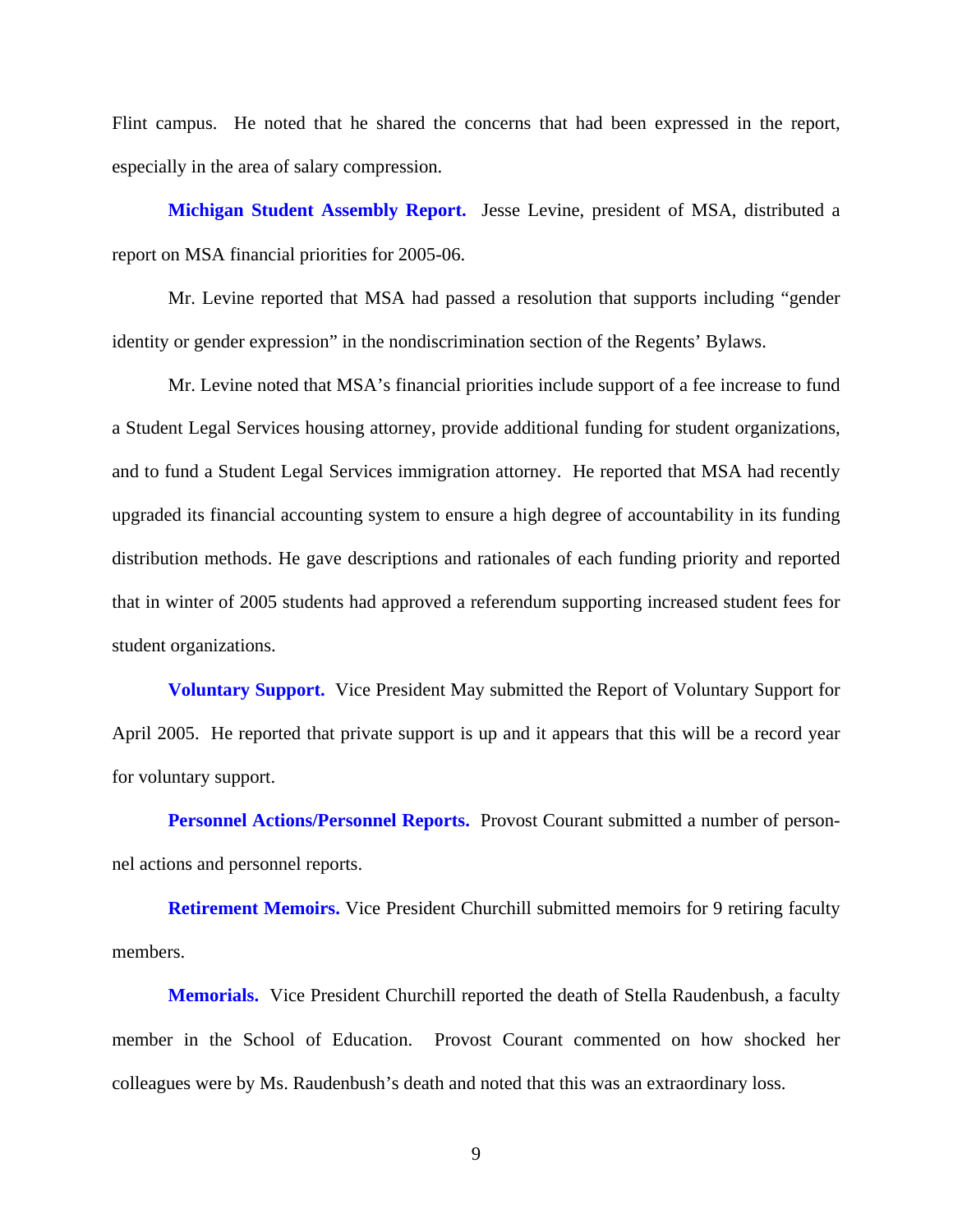**Degrees.** There were no actions with respect to degrees this month.

**Approval of Consent Agenda.** On a motion by Regent White, seconded by Regent Richner, the Regents unanimously approved the Consent Agenda.

The Regents then turned to consideration of the regular agenda.

## **Semi-Annual Report on University Internal Audits**

Executive Vice President Slottow submitted the semi-annual report of the Office of University Audits activities for the period October 1, 2004 through April 30, 2005. He stated that the Finance, Audit and Investment Committee has reviewed all of the reports and has determined that future reports would be provided to the board every other month, rather than every six months.

# **Supplemental Information to the Certified Audited Financial Report of the Advisory Board on Intercollegiate Athletics of the University of Michigan for the Year Ended June 30, 2004**

Executive Vice President Slottow submitted for information supplemental information to the certified audited financial report of the Advisory Board on Intercollegiate Athletics of the University of Michigan for the Year Ended June 30, 2004.

## **President's Residence Exterior Painting Project**

Executive Vice President Slottow informed the Regents that the President's Residence would be painted during July and August, 2005.

# **Alternative Asset Commitment** *(Moorfield Real Estate Fund, L.P.)*

On a motion by Regent Taylor, seconded by Regent Maynard, the Regents unanimously

approved commitment of up to £15 million to Moorfield Real Estate Fund, L.P.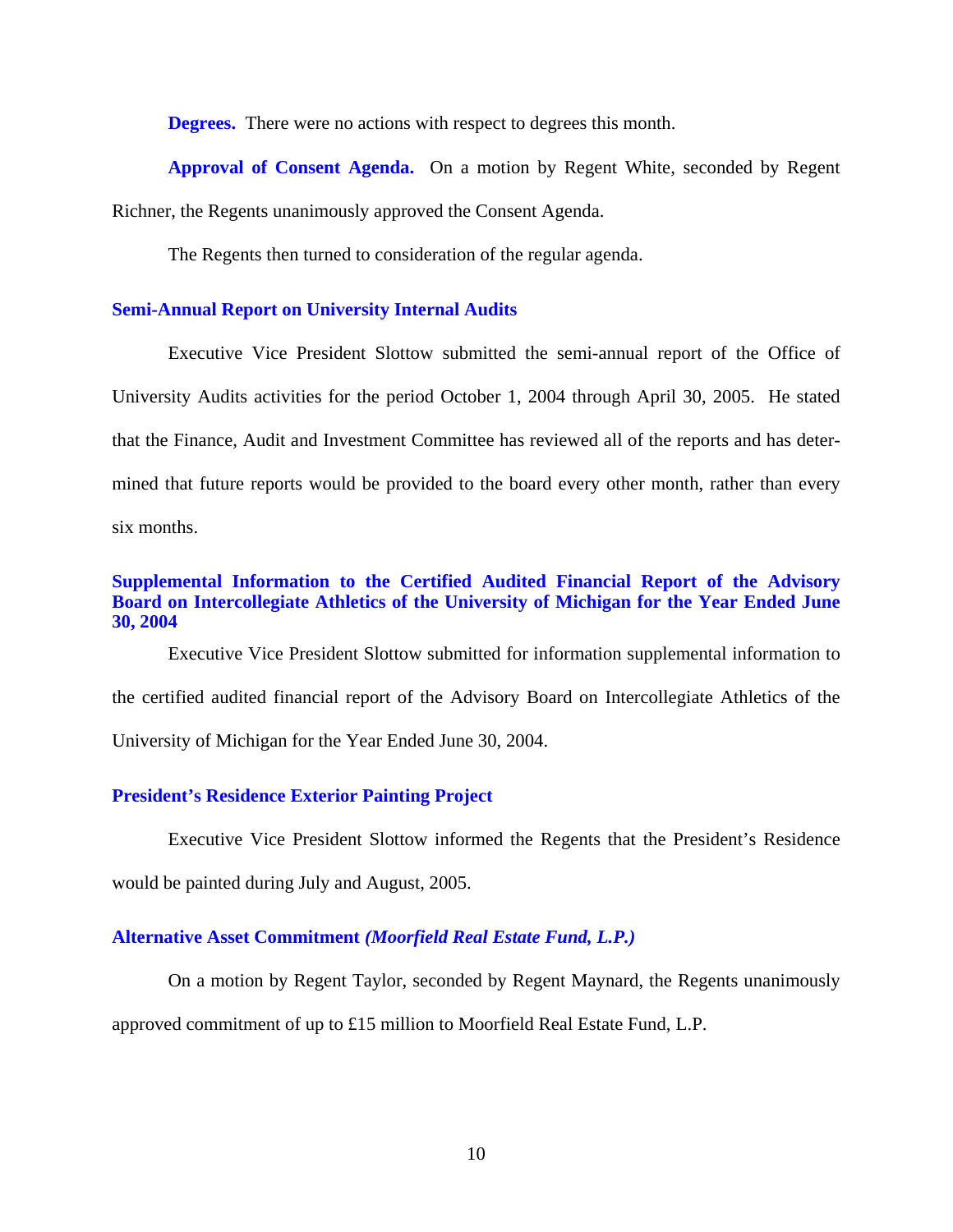### **Alternative Asset Commitment** *(Thackeray Partners Realty Fund, L.P.)*

On a motion by Regent Brandon, seconded by Regent Maynard, the Regents unanimously approved commitment of \$20 million to Thackeray Partners Realty Fund, L.P.

# **Alternative Asset Commitment** *(Telegraph Hill Partners II, L.P.)*

On a motion by Regent Maynard, seconded by Regent White, the Regents unanimously approved commitment of \$15 million from the Long Term Portfolio to Telegraph Hill Partners II, L.P..

### **Authorization for Expenditures in Fiscal Year 2005-2006 for University Operations**

On a motion by Regent Brandon, seconded by Regent Newman, the Regents unanimously approved temporary expenditure authorization for continuing University operations in the 2005-2006 fiscal year, beginning July 1, 2005, until the 2005-2006 budgets are approved in July 2005.

### **Authorization for Expenditures in Fiscal Year 2005-2006 for the University Health System**

On a motion by Regent Brandon, seconded by Regent Maynard, the Regents unanimously approved temporary expenditure authorization for continuing University Health System operations in the 2005-2006 fiscal year, beginning July 1, 2005, until the 2005-2006 budget is approved in July 2005.

### **James B. Angell Hall Office of Student Academic Affairs Renovations**

On a motion by Regent White, seconded by Regent Brandon, the Regents unanimously approved the James B. Angell Hall Office of Student Academic Affairs Renovations Project as described in the Regents Communication, and authorized issuing the project for bids and awarding construction contracts providing that bids are within the approved budget.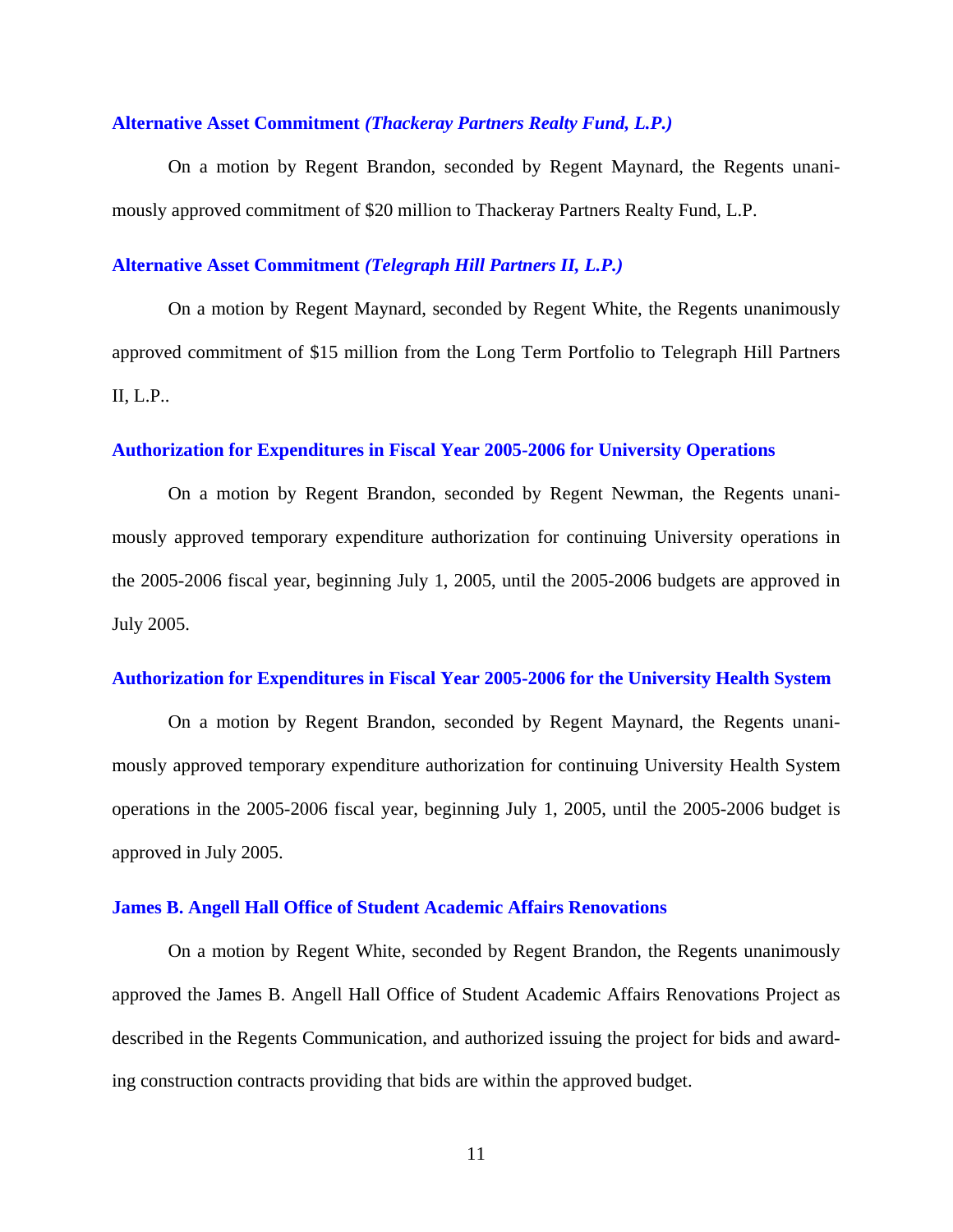### **Observatory Lodge Renovation**

Executive Vice President Slottow introduced Tom Birdsey, president and chief executive officer of Einhorn Yaffee Prescott, to describe the proposed plans for renovation of Observatory Lodge to fit the needs of the Division of Kinesiology. He noted that this is also a historic renovation project that will include restoration of many of the building's character-defining features.

Mr. Birdsey displayed a photograph of the building and a map indicating its location. He noted that the project calls for adapting the interior of the building for a completely new use. He displayed schematics of the interior, and noted that although the interior will be completely reconfigured, there will be no dramatic changes to the exterior of the building.

Following some discussion, Regent McGowan moved approval of the schematic design for the Observatory Lodge Renovation Project as presented at the meeting. Regent White seconded the motion, and it was approved unanimously.

# **Material Transfer Agreement between the University of Michigan and Innovative Biotherapies, Inc.**

On a motion by Regent Maynard, seconded by Regent McGowan, the Regents unanimously approved a material transfer agreement between the University of Michigan and Innovative Biotherapies, Inc. Regent Richner abstained from voting due to a conflict of interest. Because Professor H. David Humes is both a University of Michigan employee and a founder, partial owner, director and officer of Innovative Biotherapies, Ind. ("InnoBio"), this agreement falls under the State of Michigan Conflict of Interest Statute. The following information is provided in compliance with statutory requirements:

- 1. Parties to the agreement are the Regents of the University of Michigan and Innovative Biotherapies, Inc.
- 2. Material transfer agreement terms include giving InnoBio a non-exclusive license to use the materials solely for internal research purposes. The University will retain ownership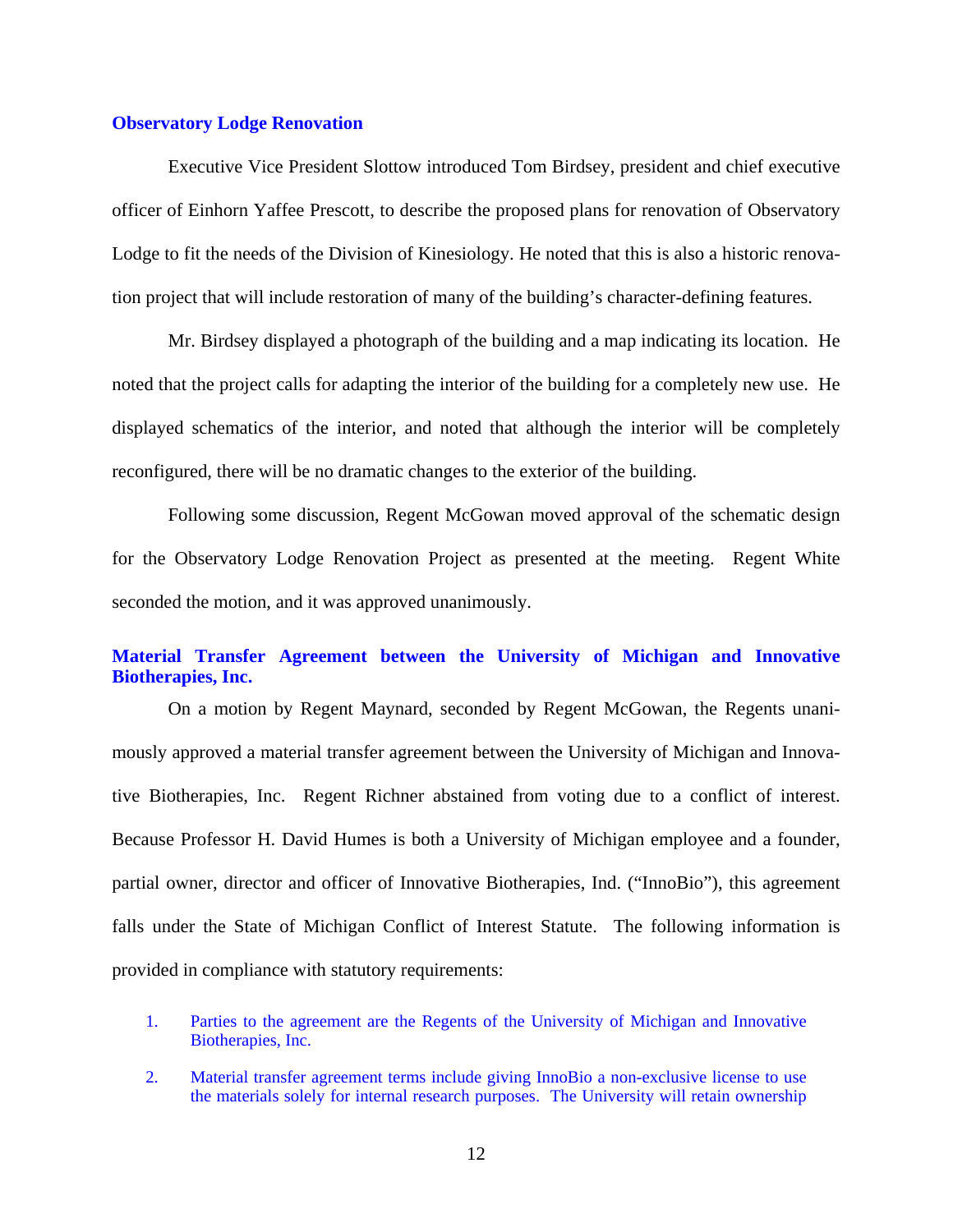of the materials and may continue to further develop and license them. No use of University services or facilities, nor any assignment of University employees, is obligated or contemplated under the agreement. Standard disclaimers of warrantees and indemnification apply, and the contract may be amended by consent of the parties.

3. Dr. Humes' pecuniary interests arise from his ownership interest in InnoBio. He has waived any personal participation in the sharing of revenue received by the University.

### **Conflict of Interest Items**

President Coleman announced that the agenda includes eight additional conflict of inter-

est items, each of which requires six votes for approval.

On a motion by Regent Maynard, seconded by Regent McGowan, the Regents unani-

mously approved the following eight items.

## **Approval of Payment for Trillium Ventures**

The Regents approved a payment for Trillium Ventures to fund a portion of compensation for an MBA intern in the Marcel Gani Internship Program. Because the founder of Trillium Ventures, Thomas Porter, is also a University of Michigan employee, this payment falls under

the State of Michigan Conflict of Interest Statute. The following information is provided in

compliance with statutory requirements:

- 1. The parties to the contract are the Regents of the University of Michigan and its Institute for Entrepreneurial Studies and Trillium Ventures.
- 2. The service provided is placement of a student intern. The cost for the service is \$6,600.00.
- 3. The pecuniary interest arises from the fact that Thomas Porter, a University of Michigan employee, is a founder of Trillium Ventures.

## **Approval of Payment for NanoBio**

The Regents approved a payment by the Institute for Entrepreneurial Studies to NanoBio to fund a portion of compensation for an MBA intern in the Marcel Gani Internship Program. Because the founder of NanoBio, James Baker, is also a University of Michigan employee, this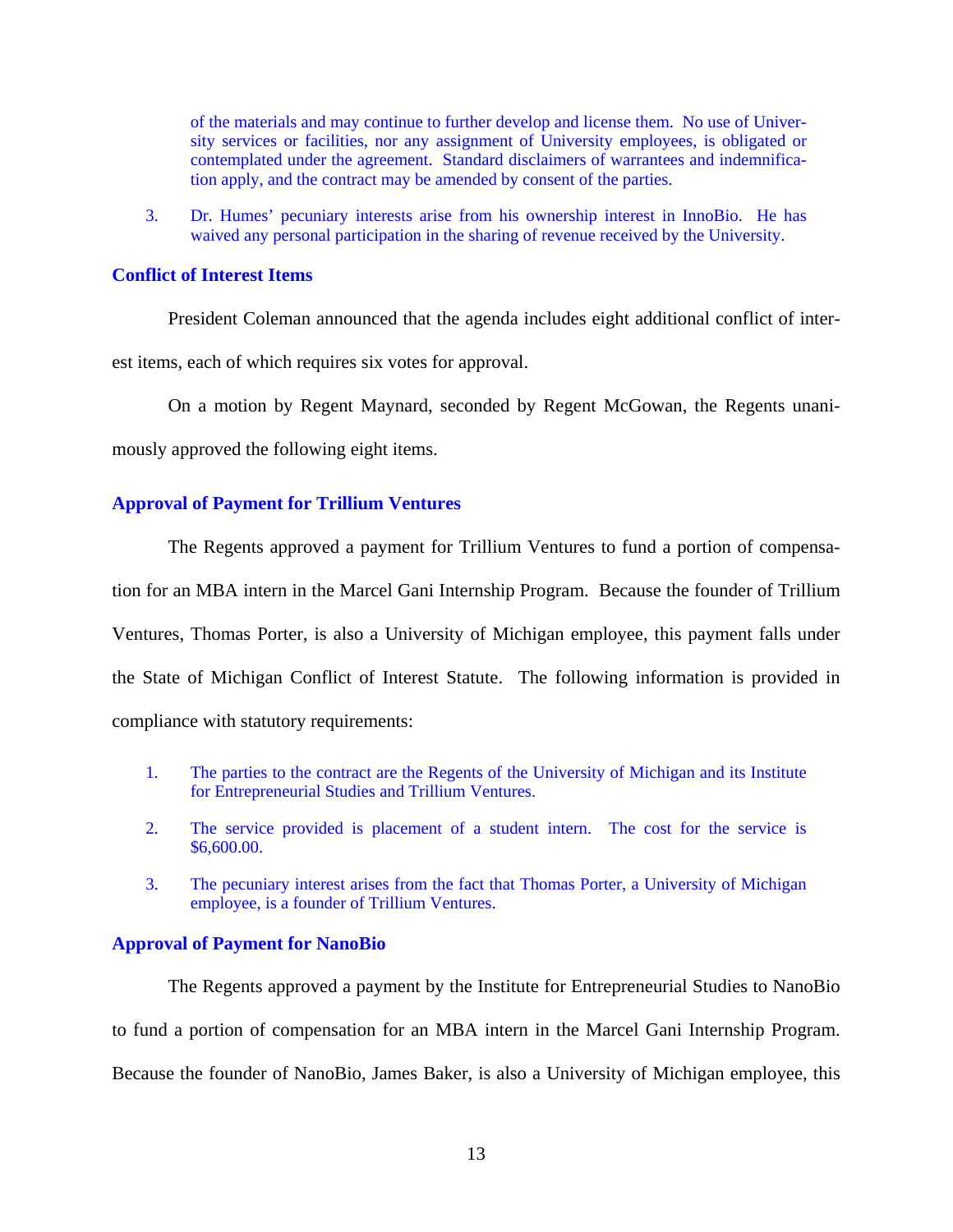purchase falls under the State of Michigan Conflict of Interest Statute. The following information is provided in compliance with statutory requirements:

- 1. Parties to the contract are the Regents of the University of Michigan and its Institute for Entrepreneurial Studies and NanoBio.
- 2. The service provided is placement of a student intern. The cost for the service is \$6,600.00.
- 3. The pecuniary interest arises from the fact that James Baker, a University of Michigan employee, is a founder of NanoBio.

# **Approval of Payment for Ann Arbor IT Zone**

The Regents approved payment by the Office of Technology Transfer to Ann Arbor IT Zone for services associated with the use of their Launch Pad facility for a group of student interns. Because Kenneth Nisbet, chairman of the board of directors of Ann Arbor IT Zone, is also a University of Michigan employee, this purchase falls under the State of Michigan Conflict of Interest Statute. The following information is provided in compliance with statutory requirements:

- 1. The parties to the contract are the Regents of the University of Michigan and its Office of Technology Transfer and Ann Arbor IT Zone.
- 2. The service provided is space and access for graduate students. The cost for the service for one year is \$25,000.00.
- 3. The pecuniary interest arises from the fact that Kenneth Nisbet, a University of Michigan employee, is chairman of the board of directors of Ann Arbor IT Zone.

## **Approval of Payment for and Proposed Contract with NeuroNexus Technologies**

The Regents approved a payment to and contract with NeuroNexus Technologies for the purchase of multi-channel recording probes. Because Daryl Kipke, CEO of NeuroNexus Technologies, and Jamille Hetke, director of research at NeuroNexus Technologies, are also University of Michigan employees, this agreement falls under the State of Michigan Conflict of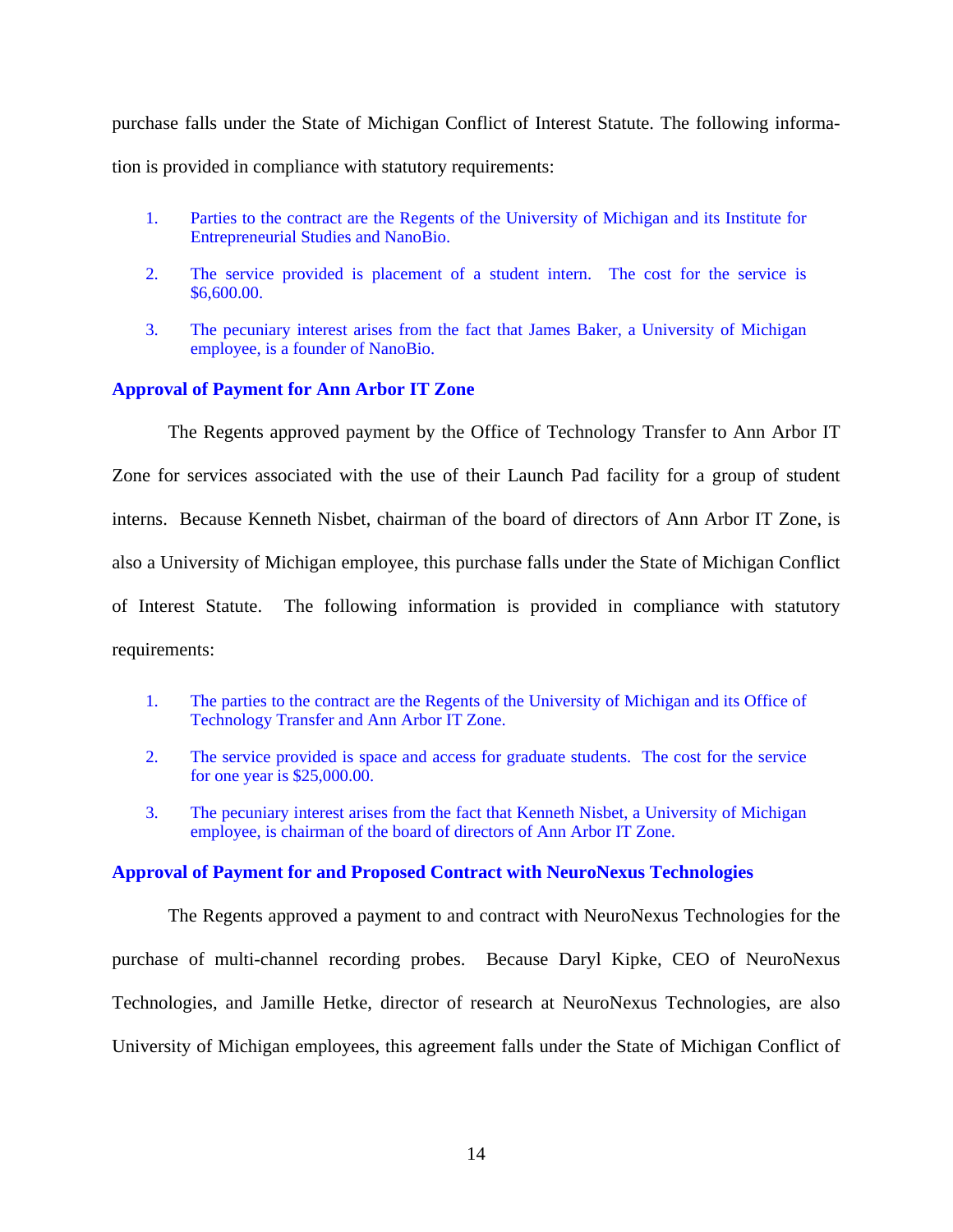Interest Statute. The following information is provided in compliance with statutory requirements:

- 1. The parties to the contract are the Regents of the University of Michigan and its Kresge Hearing Research Institute Otolaryngology Laboratory and NeuroNexus Technologies.
- 2. The product provided is multi-channel recording probes. The cost for the product is \$4,576.00 for product already received and \$40,463.00 for product needed for fiscal year 2006.
- 3. The pecuniary interest arises from the fact that Daryl Kipke and Jamille Hetke, University of Michigan employees, are CEO and director of research, respectively, of Neuro-Nexus Technologies.

# **Research Agreement between the University of Michigan and Omni Sciences, Inc.**

The Regents approved an agreement between the University of Michigan and Omni Sciences, Inc. Because Dr. Mohammed N. Islam, sole owner of Omni Sciences, Inc., is also a University of Michigan employee, this agreement falls under the State of Michigan Conflict of Interest Statute. The following information is provided in compliance with statutory requirements:

- 1. Parties to the agreement are the University of Michigan and Omni Sciences, Inc.
- 2. The terms of the proposed agreement conform to University policy and will be conducted over a two-year period at an estimated total cost of \$229,000. The subcontract includes a provision for extensions of the time period and scope of work. University procedures for approval of these changes will be followed and additional review by the Conflict of Interest Review Committee will be done as appropriate.
- 3. Mohammed N. Islam's pecuniary interest arises from his status as an owner of Omni Sciences, Inc.

# **Permission to Install Agreement between the University of Michigan and Patmos FEA Consulting Corporation**

The Regents approved a "permission to install software agreement ("Agreement") between the University of Michigan and Patmos FEA Consulting Corporation ("Patmos"), which will enable Patmos to install its proprietary software in the laboratory supervised by Dr. John Faulkner. Because Dr. Mark L. Palmer is both a University of Michigan employee and a partial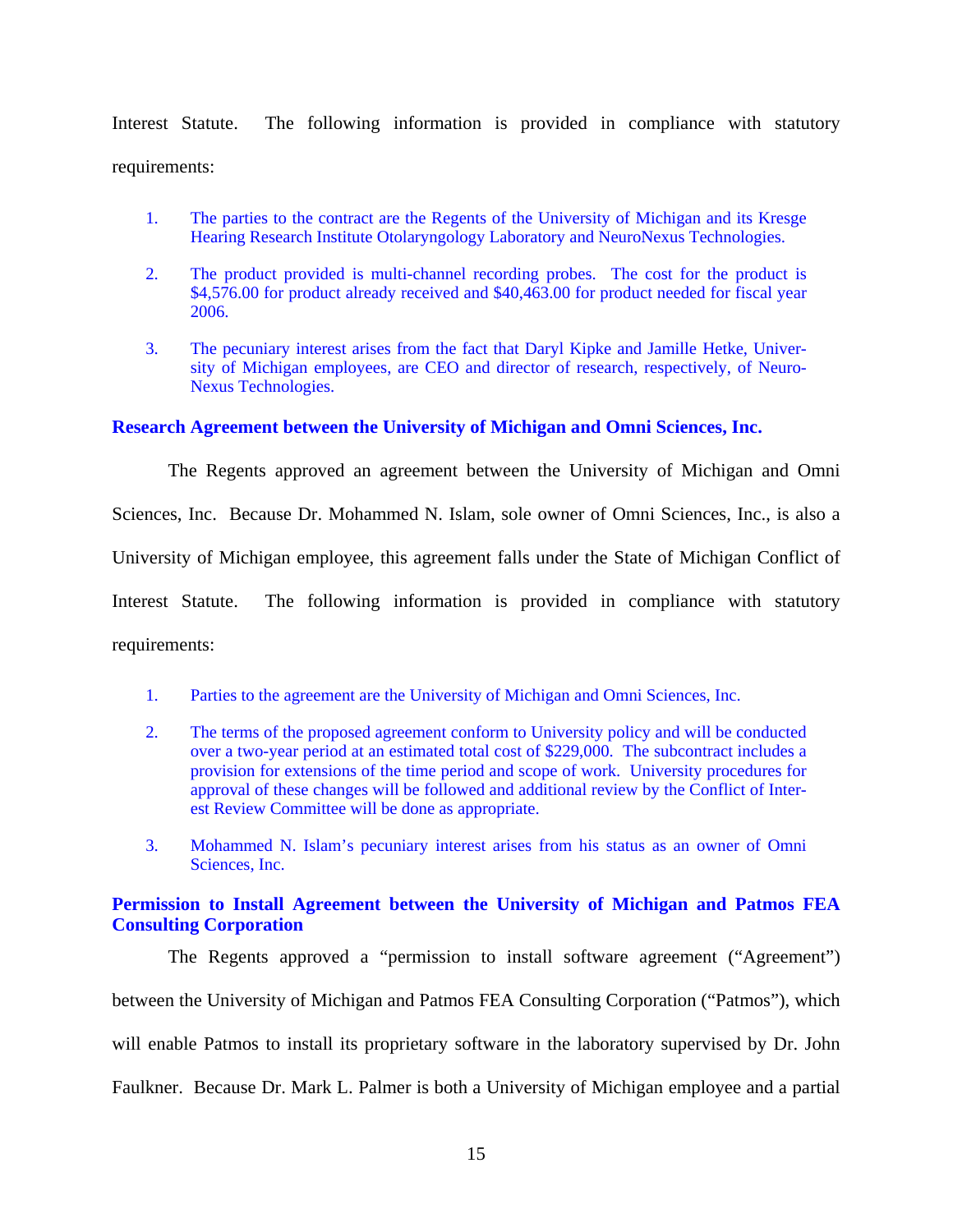owner, director and officer of Patmos, this agreement falls under the State of Michigan Conflict of Interest Statute. The following information is provided in compliance with statutory requirements:

- 1. Parties to the agreement are the University of Michigan and Patmos.
- 2. Under the terms of the agreement, Dr. Faulkner will oversee the use of the software by Dr. Palmer in his postdoctoral research. There is no charge to the University for the use of the software and no payments to be made to Patmos. The initial period of the agreement is six months and will include a provision for extensions of the time period.
- 3. Mark L. Palmer's pecuniary interest arises from his status as partial owner, director and officer of Patmos.

# **Subcontract Agreement between the University of Michigan and NeuroNexus ("Revolutionizing Prosthetics" project)**

The Regents approved a subcontract agreement between the University of Michigan and

NeuroNexus for the conduct of animal studies in conjunction with a grant received by Neuro-

Nexus to carry out the project "Revolutionizing Prosthetics."

Because the co-founder and acting president of NeuroNexus, Daryl Kipke, and

co-founders David J. Anderson and Jamille Hetke are also University of Michigan employees,

this agreement falls under the State of Michigan Conflict of Interest Statute. The following infor-

mation is provided in compliance with statutory requirements:

- 1. Parties to the agreement are the University of Michigan and NeuroNexus.
- 2. It is anticipated that the normal contract terms and conditions will be set forth in the award from DARPA to NeuroNexus. The project at the University is anticipated to cover the period June , 2005 through May 31, 2006. The University's standard subcontract provisions will apply to the University's part of the project. Since research agreements are often amended, the subcontract will include provisions for changes in time, amount, and scope of the research. University procedures for approval of these changes will be followed and additional review by the Conflict of Interest Review Committee will be done as appropriate.
- 3. The pecuniary interests of Drs. Kipke and Anderson and Ms. Hetke arise from their status as co-founders of NeuroNexus. Dr. Kipke will serve as principal investigator on the UM project and Dr. Anderson will serve as principal investigator for NeuroNexus. Dr. Kipke will only participate in the project in his capacity as a University employee and Dr. Anderson will not participate in this project as a University employee.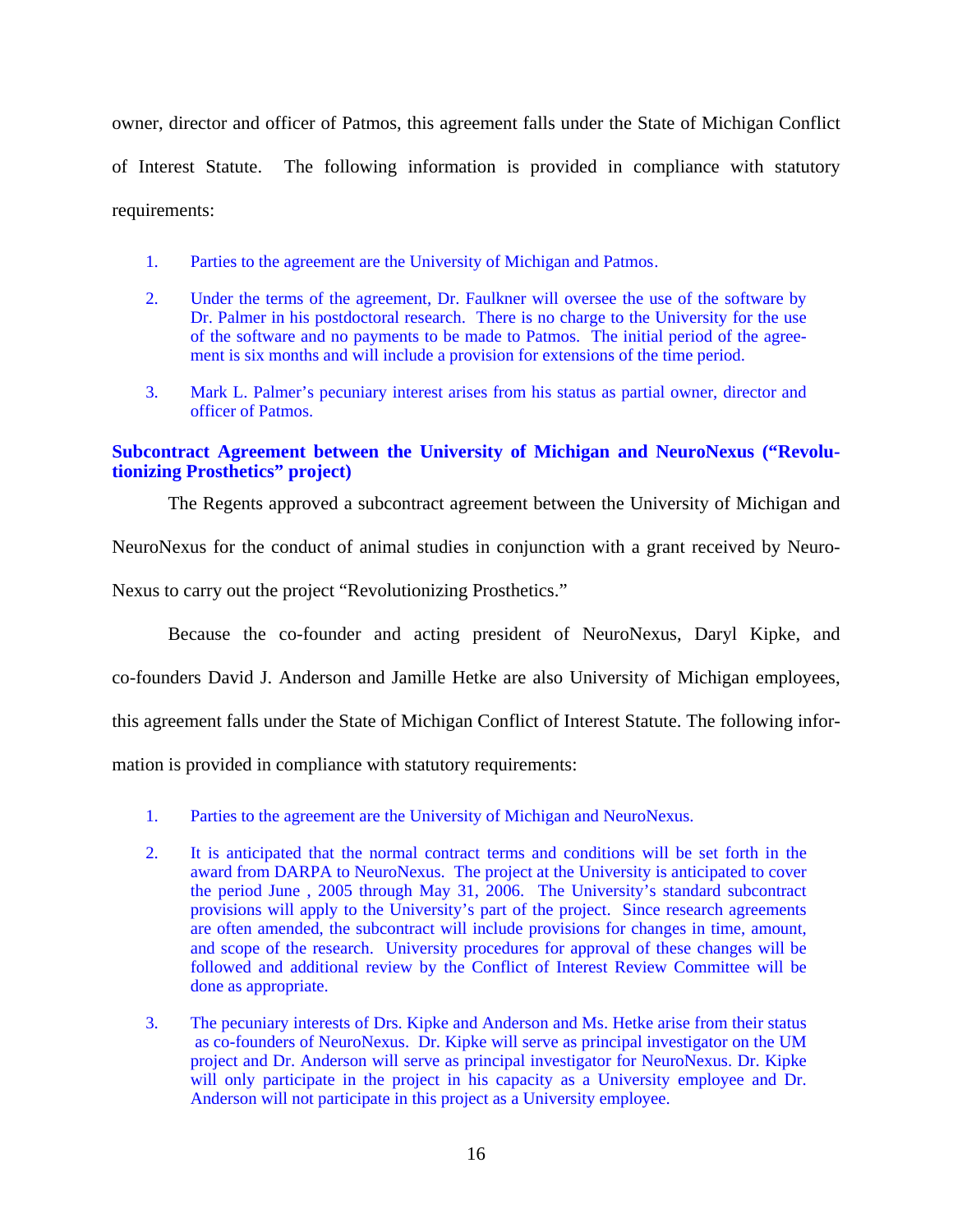# **Subcontract Agreement between the University of Michigan and NeuroNexus ("Specialized Training in Passive Probe Processing" project)**

The Regents approved a subcontract agreement between the University of Michigan and NeuroNexus to enable the University to provide specialized training in passive probe processing.

Because the co-founder and acting president of NeuroNexus, Daryl Kipke, and co-founders David J. Anderson and Jamille Hetke are also University of Michigan employees, this agreement falls under the State of Michigan Conflict of Interest Statute. The following information is provided in compliance with statutory requirements:

- 1. Parties to the agreement are the University of Michigan and NeuroNexus.
- 2. The project at the University is anticipated to cover the period June 1, 2005 through July 31, 2005. The University's standard contract provisions will apply to the University's part of the project. Since agreements are often amended, the contract will include provisions for changes in time, amount, and scope of the project. University procedures for approval of these changes will be followed and additional review by the Conflict of Interest Committee will be done as appropriate
- 3. The pecuniary interests of Drs. Kipke and Anderson and Ms. Hetke's arise from their status as co-founders of NeuroNexus. No conflicted University employees will participate in this project in their capacity as a University employee.

# **Material Transfer Agreement between the University of Michigan and Innovative Biotherapies, Inc.**

The Regents approved a material transfer agreement between the University of Michigan and Innovative Biotherapies, Inc. ("InnoBio") to enable InnoBio to obtain certain materials from the laboratory of Dr. Gregory Dressler, an associate professor in the Department of Pathology. Because Professor H. David Humes is both an employee of the University of Michigan and a founder, partial owner, director and officer of InnoBio, this agreement falls under the State of Michigan Conflict of Interest Statute. The following information is provided in compliance with statutory requirements:

1. Parties to the agreement are the University of Michigan and Innovative Biotherapies, Inc.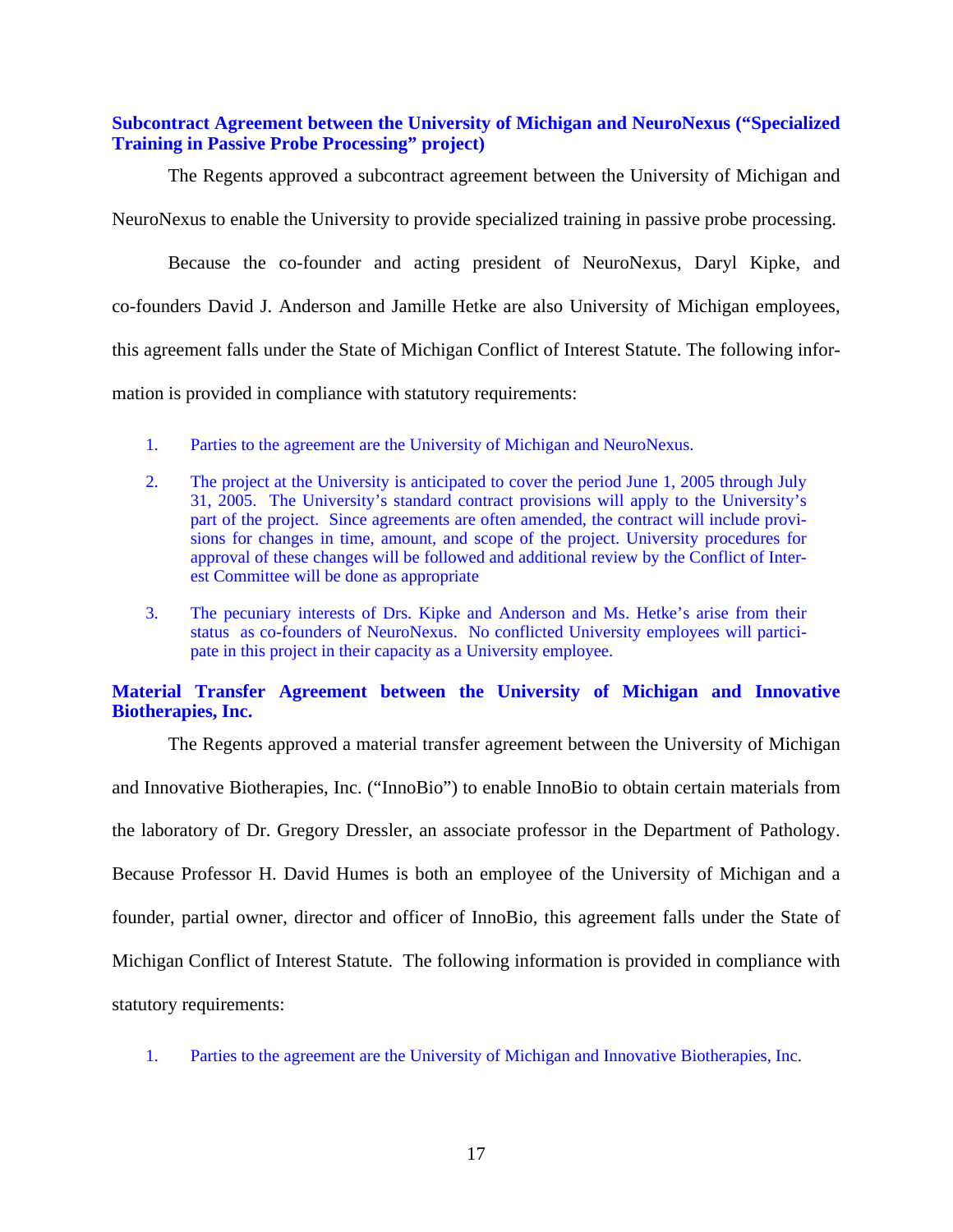- 2. Material transfer agreement terms include giving InnoBio a non-exclusive license to use the materials solely for internal research purposes. The University will retain ownership of the materials and may continue to further develop and license them. NO use of University services or facilities, nor any assignment of University employees, is obligated or contemplated under the agreement. Standard disclaimers of warranties and indemnification apply, and the contract may be amended by consent of the parties.
- 3. Dr. Humes' pecuniary interests arise from his ownership interest in InnoBio. He has waived any personal participation in the sharing of revenue received by the University.

# **Transfer of the Center for Information Technology Integration ("CITI") from the Provost's Office to the School of Information**

Provost Courant informed the Regents that effective July 1, 2005, the Center for Information Technology Integration (CITI) will be transferred organizationally from the provost's office to the School of Information, as described in the Regents Communication.

# **Ann Arbor Campus Academic Calendar for 2007-2008**

Provost Courant requested approval of the Ann Arbor Campus Academic Calendar for 2007-2008. He pointed out that due to the fact that Winter Commencement in 2008 will occur during the last two days of Passover, accommodations will be made to provide Kosher meals for observant Jewish families, as has occurred in the past.

Provost Courant reported that while the Ann Arbor Public Schools winter break may coincide with the University's winter break, the scheduling of the public schools' winter break is subject to collective bargaining and is not set as far in advance as the University's calendar. Provost Courant said he has provided the dates of the University's winter break to the school district and has urged the district to adopt the same dates.

Regent Brandon moved approval of the Ann Arbor Campus Academic Calendar for 2007-2008. Regent Maynard seconded the motion and it was approved unanimously.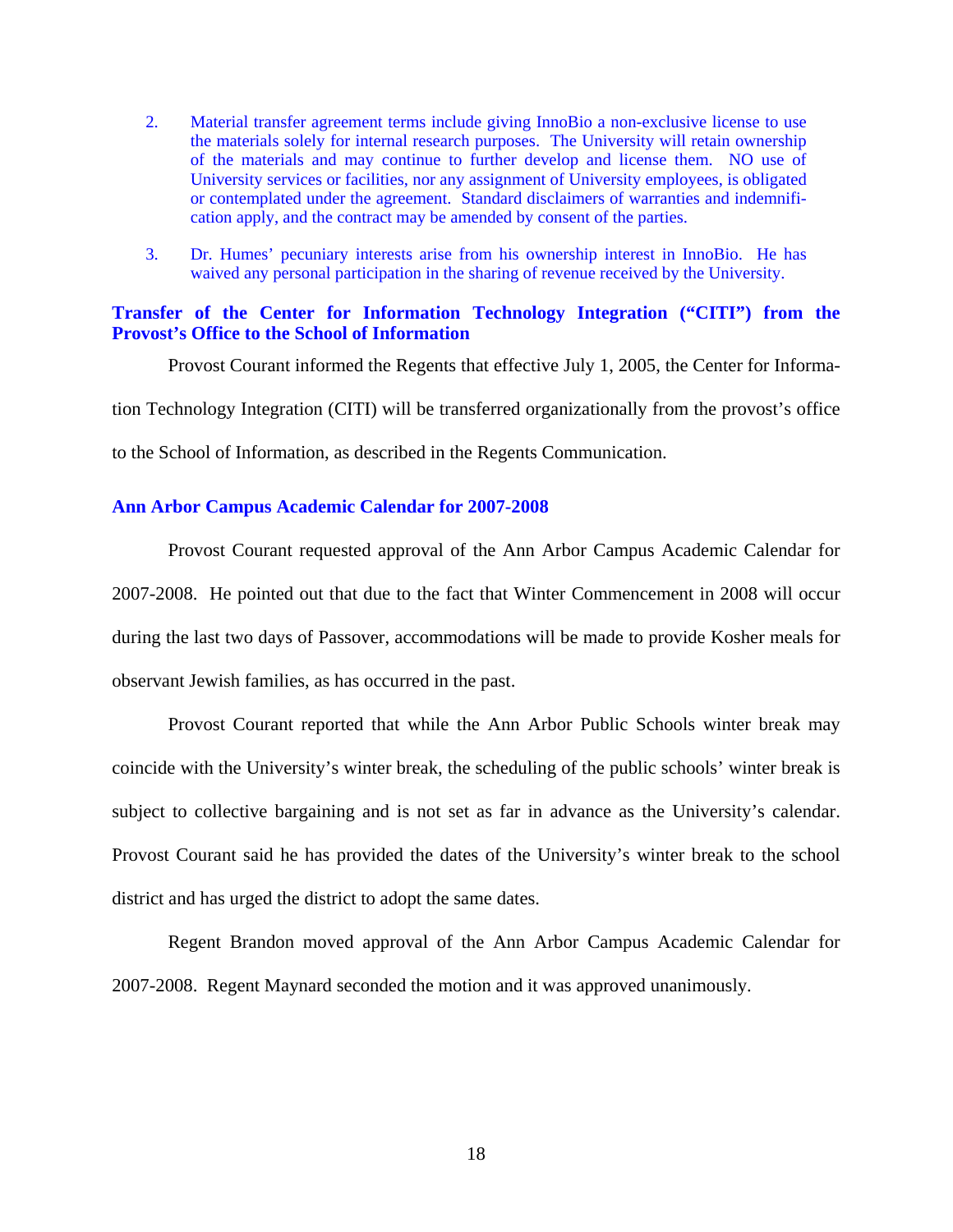### **Procedure for Handling Potential Conflicts of Interest Involving a Regent**

Regent McGowan pointed out that this procedure is a supplement to Regents' Bylaw 1.14 ("Regental and Executive/Senior Officer Conflict of Interest Policy"). She noted that the Regents had requested development of these procedures in order to provide greater specificity on how potential conflicts would be handled, should they occur. The Regents also requested that the procedures specify that potential conflicts must be disclosed even if they involve a transaction that does not require Regental approval.

Vice President Krislov thanked the Board for its leadership on this issue, which is an important one for the University, as a public body, to address. He thanked Assistant General Counsel Tom Blessing for his efforts in developing this procedure. He noted that the goal was to reflect both state laws and the University's own high standards in drafting these procedures.

Regent Brandon moved approval of the "Supplemental Procedure to Bylaw 1.14 for Handling Potential Conflicts of Interest Involving a Regent." Regent Taylor seconded the motion, and it was approved unanimously. Regents' Bylaw 1.14 will be updated to include a reference to the supplemental procedure.

#### **Supplemental Procedure to Bylaw 1.14 for Handling Potential Conflicts of Interest Involving a Regent**

One of the fundamental fiduciary duties of a Regent is the "duty of loyalty," which is defined as having a mandate to be faithful to an organization's best interest, and not to use the position or knowledge gained as a Regent for personal advantage at the organization's expense. Obligations under the duty of loyalty include disclosure of real and potential conflicts of interest. State law defines what constitutes a real conflict of interest for a Regent and prohibits the University of Michigan from entering into any transaction where such a conflict exists. Under the applicable statute (MCL 15.301 et seq.) the University may not contract with a vendor with which a Regent has a pecuniary interest of such substance that it would induce the Regent to promote the contract for the Regent's own personal benefit.

Regents' Bylaw Section 1.14 further requires management of those situations where there exists even the appearance of a potential conflict that might affect the independence of a Regent's judgment.

To ensure that the high standards expected of the Regents are met, each Regent must disclose to the vice president and secretary of the University, with updates as needed, those activities and financial interests that are or could potentially constitute situations where the independence of the Regent's judgment could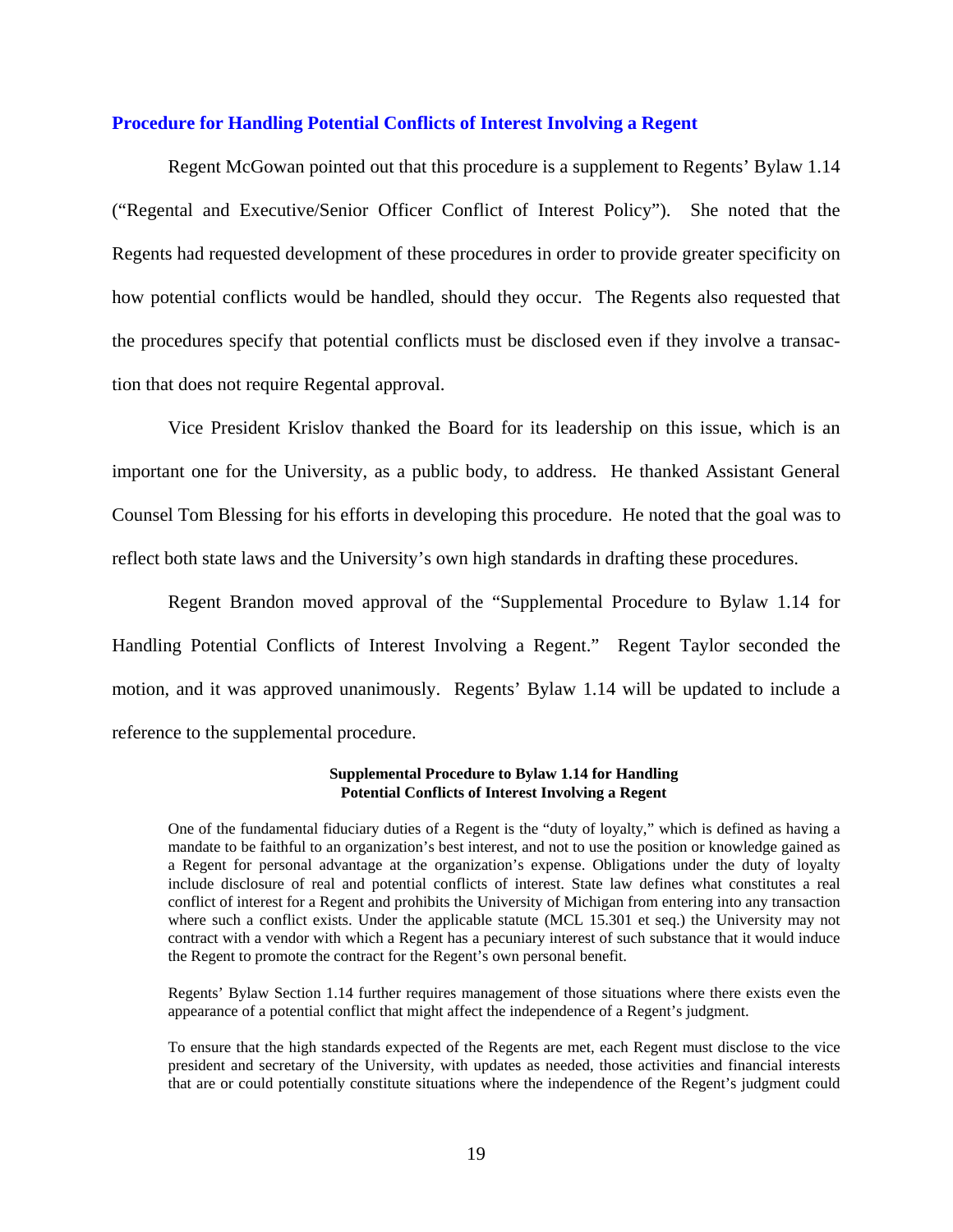be affected. A Regent may consult with the vice president and general counsel as to which matters should be submitted to the vice president and secretary for analysis and management.

The vice president and secretary will review these disclosures and, with advice and consultation from the president, the chair of the Board of Regents and the chair of the Personnel, Compensation and Governance Committee of the Board of Regents, will consult with the Office of the General Counsel and the executive vice president and chief financial officer as to which matters may constitute an actual conflict. The Regent may request an opinion on the matter from the vice president and general counsel. After consultation and advice, the president will determine if the University administration should treat the situation as one involving a real conflict of interest as defined by the applicable statute. If the affected Regent does not concur, the matter will be referred to the full Board for action.

In situations where a real conflict of interest is identified, the vice president and secretary will notify the president. The president will take all necessary steps to ensure that the University of Michigan does not enter into any transaction prohibited by statute with the organization from which the conflict arises.

In situations where a potential effect on the independence of the judgment of a Regent is identified, the vice president and secretary will consult with the chair of the Board of Regents and with the Office of the Vice President and General Counsel. The vice president and general counsel will also provide advice, on request, as to options available to manage situations to avoid even the appearance of a potential conflict. The vice president and general counsel will inform the chair of the Board of Regents, the president, and the vice president and secretary of his or her recommendations.

Options that the vice president and general counsel will consider include requiring the president to manage such items so that the Regent is not involved, and requesting the Regent to refrain from any participation or discussion of the matter and to abstain from voting on the matter unless the Regent is required for a quorum and the matter at hand requires timely adoption to allow for orderly administration of University affairs. At any meeting of the Regents where a Regent intends to abstain, the Regent will announce that there is a potential for the appearance of a conflict and therefore he or she will not be participating in either the discussion or vote on the matter.

### **Board Officers for 2005-2006**

Regent McGowan announced that in accordance with Regents' Bylaw 1.06, Regent Andrea Fischer Newman will serve as chair of the Board of Regents from July 1, 2005-June 30, 2006, and Regent Olivia Maynard will serve as vice chair during this period. Since Regent Maynard and Regent Taylor have equal seniority, it was mutually decided that Regent Taylor will serve as vice chair during 2006-2007.

Regent McGowan moved confirmation of Regent Andrea Fischer Newman as chair, and Olivia Maynard as vice chair, of the Board of Regents, for the period July 1, 2005 through June 30, 2006. Regent Taylor seconded the motion, and it was approved unanimously.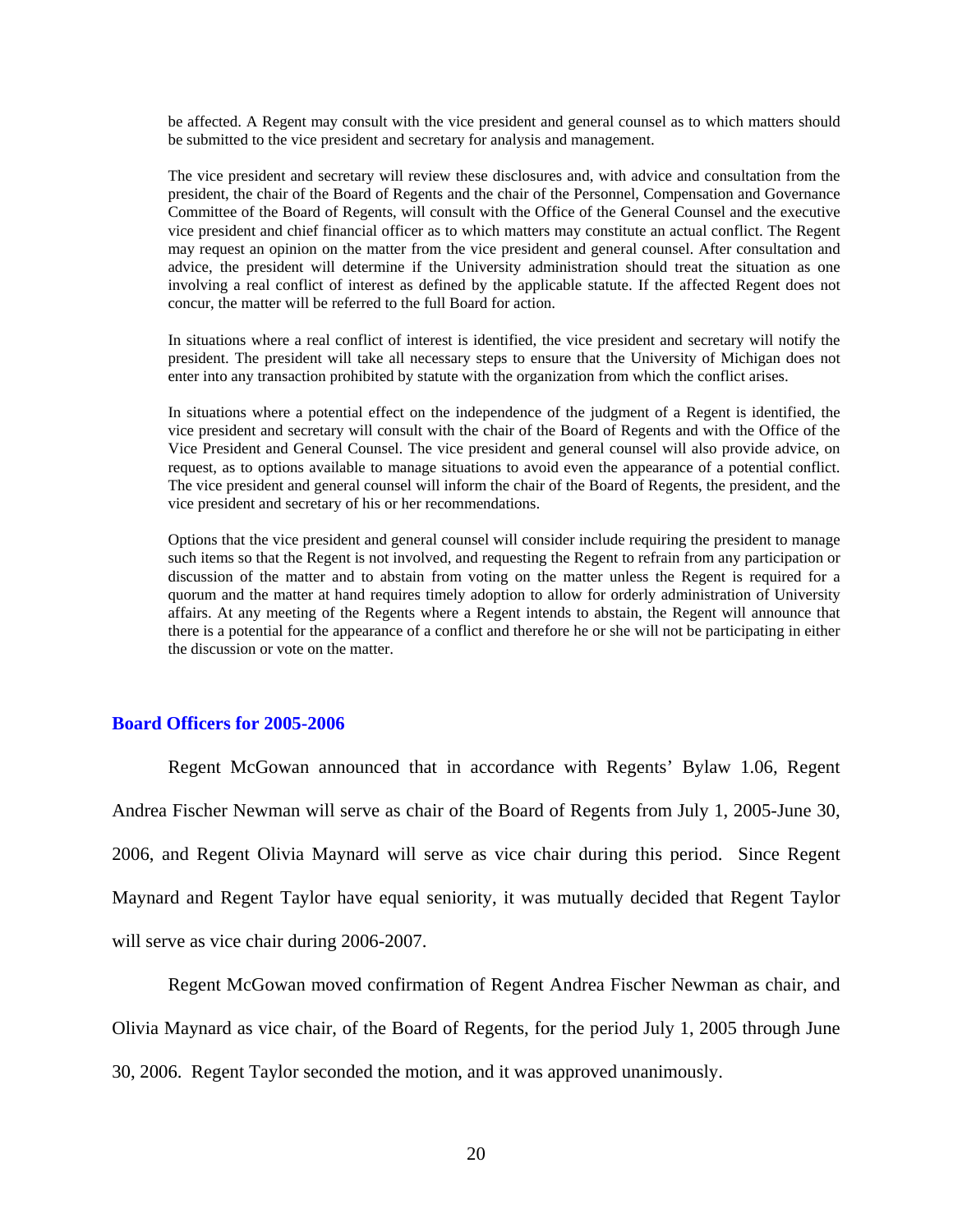President Coleman thanked Regent McGowan for her unwavering service during her term as chair, and thanked Regent Newman for her service as vice chair.

Regent Maynard thanked Regent McGowan for her year of superb leadership as chair of the Board of Regents. She noted that Regent McGowan had given much care, energy, and wisdom in guiding the Board through the challenges it faced during her service as chair, and said, "We are all better because of your service, and you present a model that all of us can emulate in the years ahead."

Regent White associated herself with Regent Maynard's comments. She commented that Regent McGowan had done an outstanding job and she had looked up to her as a leader during the past year.

A round of applause followed, after which there was a five-minute break.

### **Public Comments**

The Regents heard comments from the following people on the topic of amending the Regents Bylaws to include a nondiscrimination statement regarding gender identity and expression: Lynn Conway, faculty member; Brett Beemyn, director of GLBT Student Services at The Ohio State University; Stephen Rassi, student and member of Wolverine Coalition for Human Rights, the Rainbow Network, and the Queer Visibility Caucus; Megan Biddinger, student and president of the Graduate Employees Organization; Fredda Clisham, citizen; and Andre Wilson, Student and co-chair of Transforum. The following individuals also commented on the topics indicated: Jim Mogensen, citizen, on the town-gown relationship; Rama Salhi, student and president of Students Allied for Freedom and Equality, on formation of a committee to investigate investments in military companies in Israel; Gregory McMillin, citizen and principal of Corporate Studio, on recognition systems for the Michigan Difference campaign; David Boyle,